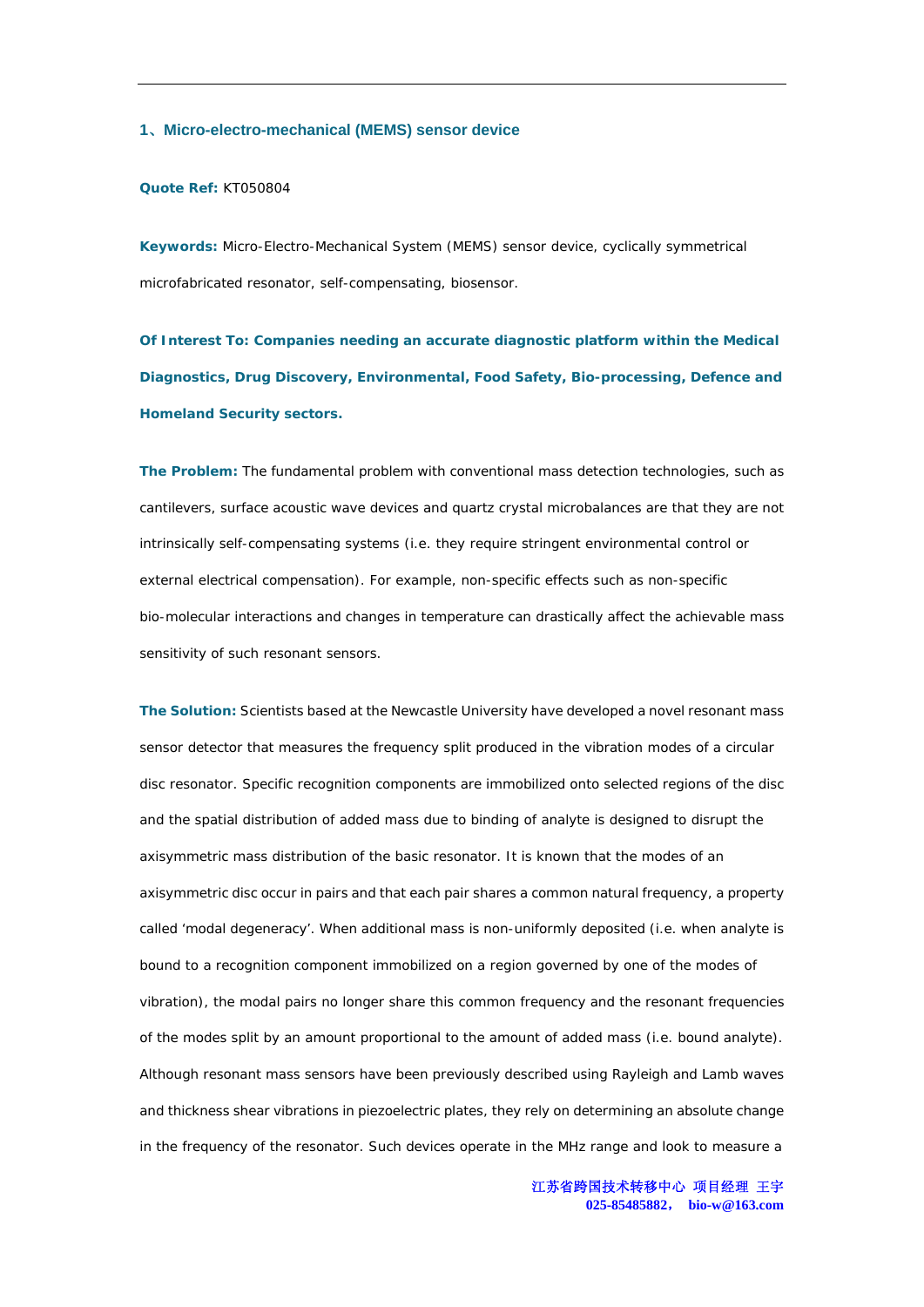10~100Hz change in frequency. To achieve this, the resonator frequency must be stable and its change with physical parameters such as temperature and pressure and with non-specific biological binding events must be characterized. Normally, compensation for such effects is attempted by the use of parallel measurements with 'identical' resonators. This is notoriously difficult to achieve. The MEMS resonant mass sensor does not require this stability since it operates in a differential manner. In addition, the added sensitivity obtained in comparison with single frequency resonator devices is at least two orders of magnitude better. Advantages of this technology include: a) inherent design and performance characteristics which imply a two-order of magnitude increase in sensitivity, compared with existing mass sensors based on resonant structures, b) an in-built compensation mechanism for all non-specific interactions, c) dimensions and geometry which are particularly suited to the development of multi-sensor, multi-analyte arrays.

**Position:** National stage patents have been granted in Europe and the USA, with patent pending in Canada and Japan.

**Opportunity:** The technology is available for co-development and licensing.

## **2**、**Nanoscale sensors for in vivo genomic and proteomic analysis**

**Quote Ref:** KT063552

**Keywords:** Quantum dot, probe, microscopy, imaging

**Of Interest To: Biotechnology and life science companies with an interest in developing and commercialising innovative biological probes.** 

江苏省跨国技术转移中心 项目经理 王宇 **025-85485882**, **bio-w@163.com The Problem:** Although a vast amount of information relating to gene/protein expression is now being produced, the analytical and molecular biology techniques employed to generate this data have a number of serious drawbacks. Techniques such as microarrays and 2D electrophoresis/MALDI-TOF fail to provide any direct information on the dynamic biochemical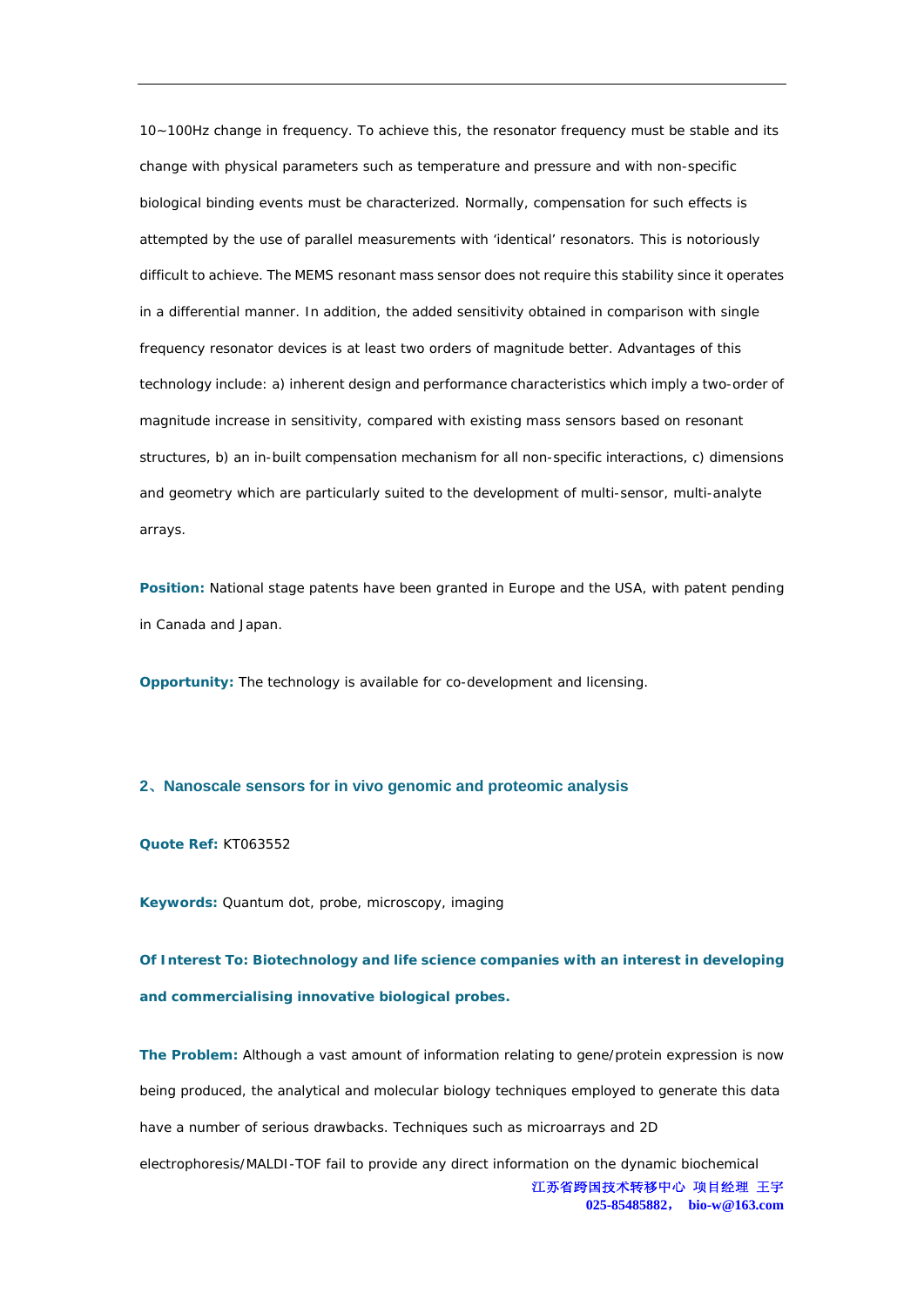processes occurring within cells and require cell lysis or disruption. Current labelling technology is largely based upon luminescent probes, (e.g., organic dyes and fluorescent proteins) whose limitations include susceptibility to photobleaching, high levels of background luminescence, pH dependent variations in the luminescence and difficulties in quantitation due to self-quenching effects. In addition, all luminescence probes suffer from limitations arising from the broad and relatively featureless nature of luminescence spectra and requirement for individual dyes to be excited using different wavelengths of light which makes it difficult to image different biological molecules simultaneously. Increasingly, quantum dots are being used in place of fluorescent dyes/proteins or as complementary tools for bioimaging applications in order to overcome many of these problems. However, luminescence spectra whether obtained using quantum dots or traditional fluorescent dyes/stains are only useful for determining spatial distribution and do not provide biochemical information on their own. In view of this there is a need to develop probes that not only allow determination of distribution in real time but also permit identification of unknown analytes and provide more detailed chemical/biochemical information from the medium in which the probes are deployed.

**The Solution:** Scientists based at the University of Newcastle have overcome the well documented technical difficulties in this field to develop nanoscale probes capable of generating luminescence and Raman 'fingerprint' spectra simultaneously. Due to their amenable surface chemistry these probes can be linked to a range of biorecognition molecules (e.g. nucleic acids and peptides) to enable specific targeting within the cell. The major advantage of this approach is that it not only permits spatial localisation of the target within the cell, but also allows collection of chemical information relating to the target and other cellular components in the vicinity by Raman spectroscopy. This information allows researchers to identify unknown analytes in real time based upon their unique chemical signatures, without the need for cell lysis and complex molecular biology techniques. The real time in-vivo detection of the biochemical interactions occurring within living cells will prove invaluable in the elucidation of intracellular processes. In addition, these probes retain their photoluminescence for prolonged periods, are highly resistant to photobleaching, stable in aqueous/biological media and non-toxic.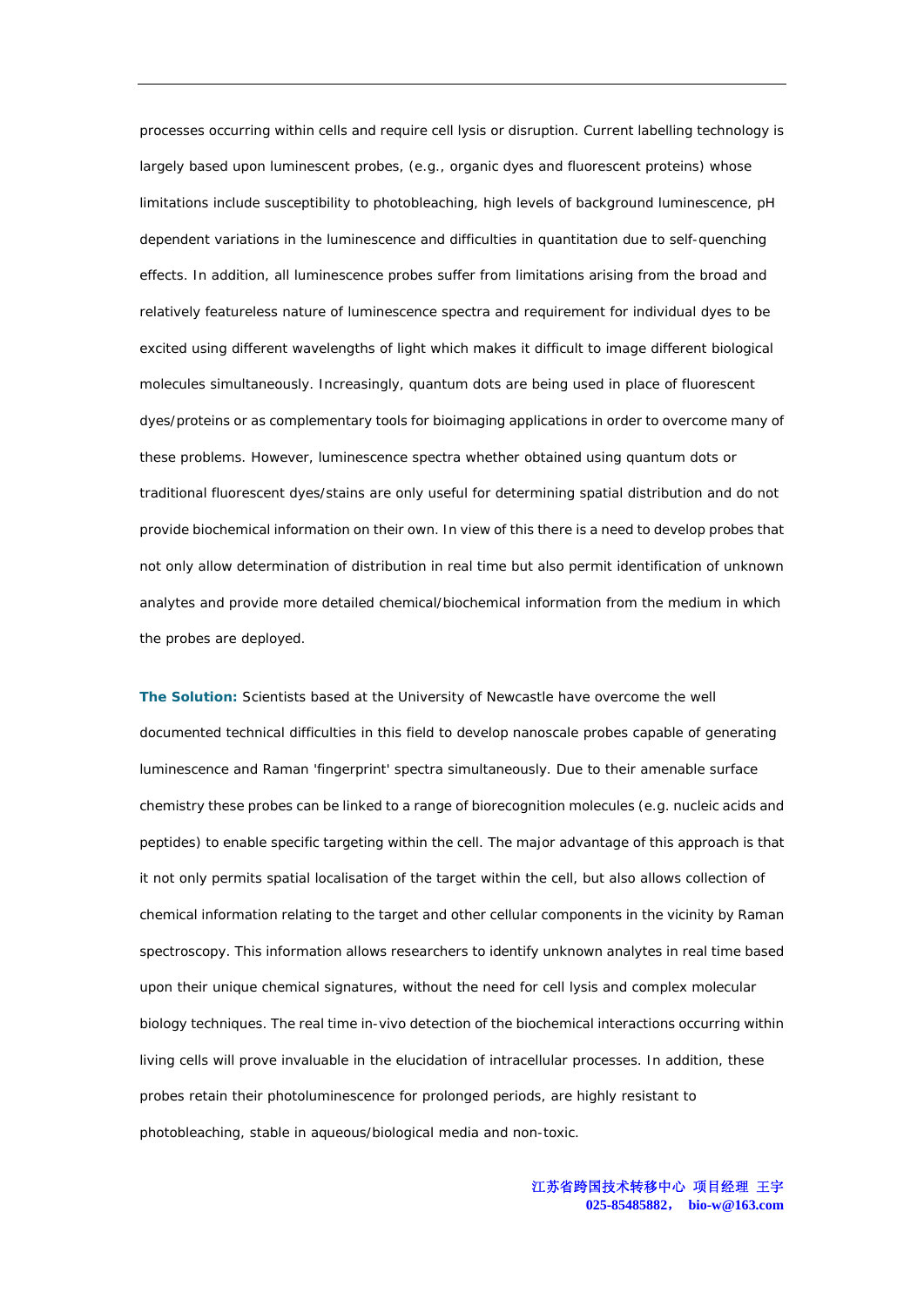**Position:** A PCT and UK patent application has been filed.

**Opportunity:** The technology is available for co-development and licensing.

## **3**、**Technology to pattern biological molecules to substrates in their active state**

**Quote Ref:** KT063528

**Keywords:** Three-dimensional capture, biomolecule immobilisation and active state capture.

**Of Interest To: Companies wanting to improve the sensitivity of existing biosensors and/or monitoring devices.** 

**The Problem:** One of the major limitations in the development of any biologically integrated device, such as a biosensor, is the ability to immobilise biomolecules (such as antibodies, nucleic acid sequences, enzymes etc.) in a highly accurate, site-specific way onto a defined target surface such that the biological species is immobilised at high density and with a high degree of biological activity. Existing technologies including; protein micro-contact printing, imprint and dip-pen lithography have been used to lay down specific biomolecules with high resolution, although these methods are only able to immobilise biomolecules within a few monolayers. Similarly, conventional lift-off techniques have been shown to be efficient in patterning chemically active groups onto solid substrates that subsequently react with biomolecules, however these techniques are also only capable of capturing biomolecules within a few monolayers. For biosensor applications, the underlying consequence of this type of immobilisation can result in limited sensitivity and dynamic range. Furthermore, since the surface background and the chemical pattern share a common planar dimension the control of non-specific adsorption of biomolecules becomes an issue. This limitation has partially been solved by the development of sol-gel bioencapsulation techniques in which the biomolecule is permanently encapsulated as an integral component of a covalently formed framework. This three-dimensional approach leads to higher density of biomolecules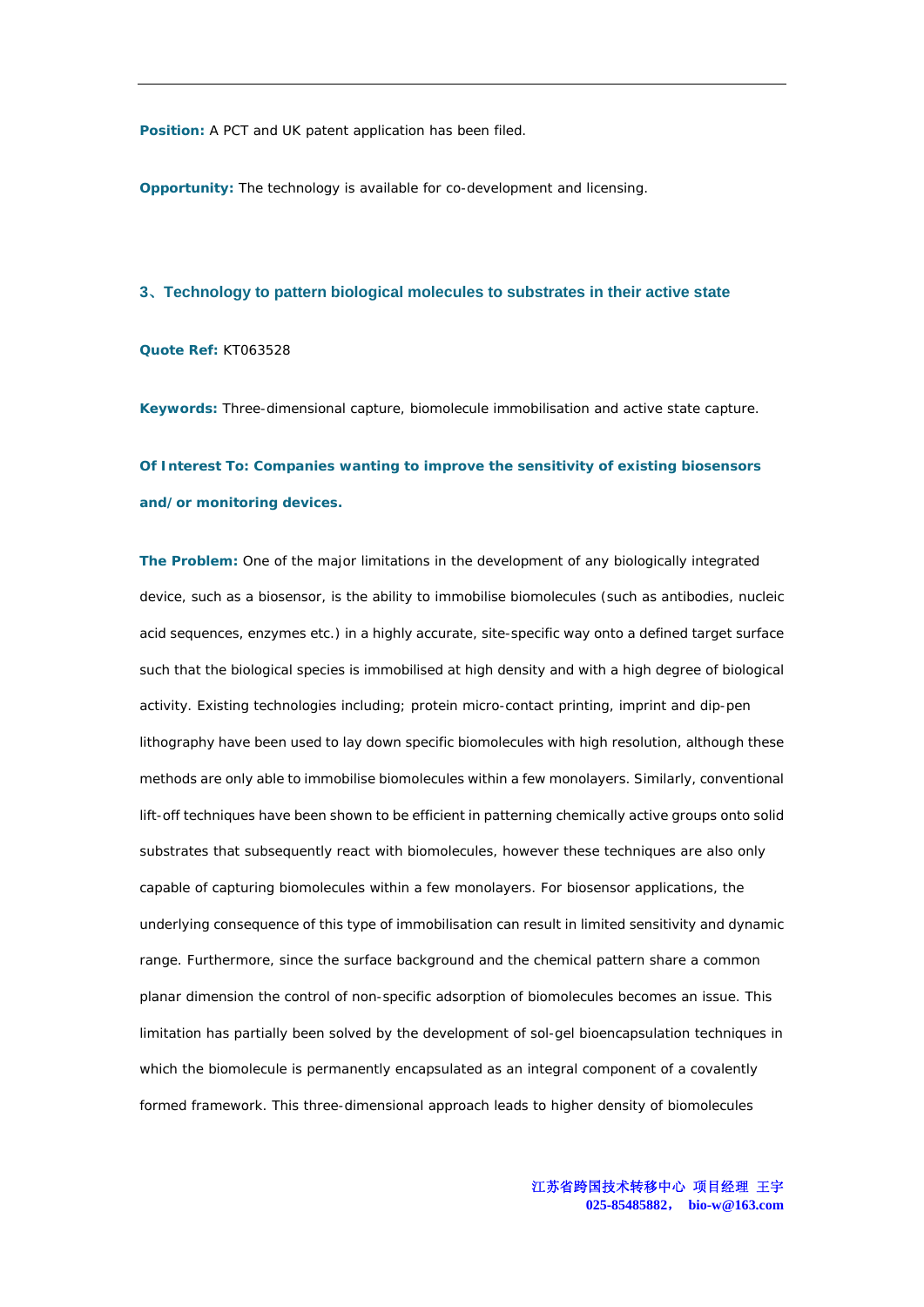although this is not entirely compatible with standard lift-off techniques since organic solvents often affect biological function irreversibly.

**The Solution:** Scientists based at the Newcastle University have developed a completely new patterning methodology to overcome these limitations. The process technology employs a three-dimensional polymer that is able to capture biomolecules at a high concentration whilst retaining their biological activity. The technique also has the advantage of being able to use conventional e-beam/UV lithography techniques for high resolution definition. The major advantage of this technology is the ability to generate a three-dimensional matrix in situ on solid substrates (e.g. silicon, gold) using the reactivity of a bifunctional silane (e.g. aminopropyltriethoxysilane) in a highly alkaline and non-nucleophilic medium (e.g. triethylamine). This technique is fully compatible with standard lithographic processes, leading to high resolution patterning at the micro- and nanoscale, with polymer thicknesses ranging from 50 nm to a few microns. Moreover, the 3-D porous structure gives the polymer a 'sponge-like' quality that captures biomolecules (e.g. antibodies, enzymes, nucleic acids, etc) via a simple incubation step. With this technique, biomolecules are patterned in an active state with optimal biological activity without the need for subsequent chemical manipulation. Once functionalised with the recognition biomolecule of interest, the sponge-like polymer is able to trap significant amounts of the target analyte with high specificity (high activity, low non-specific adsorption) and with a dynamic range extending over orders of magnitude.

**Position:** National stage patents have been filed in the following territories: Europe, USA, Canada and Japan.

**Opportunity:** The technology is available for co-development and licensing.

# **4**、**Thermostable DNA polymerase**

**Quote Ref:** 2002-0403